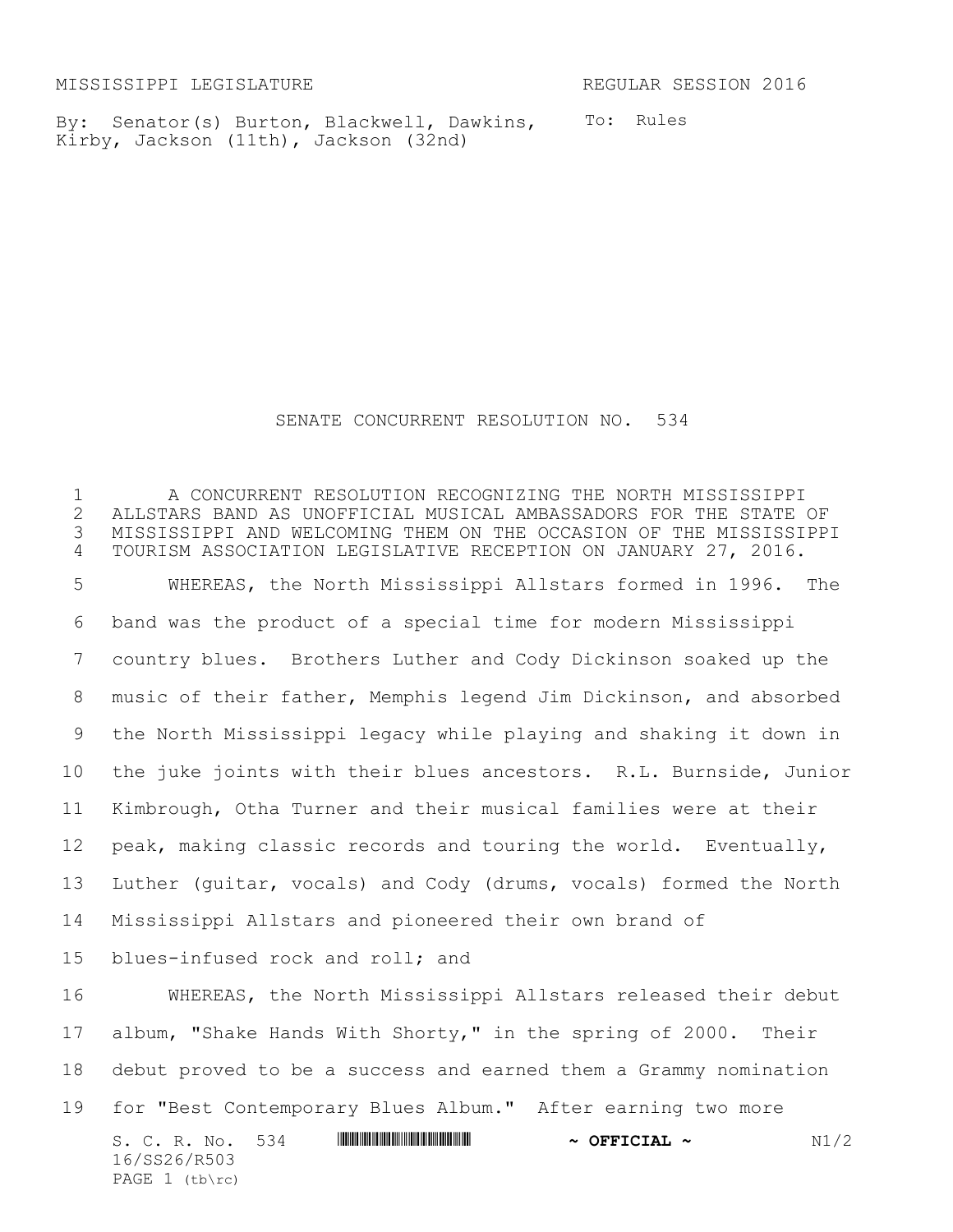Grammy nominations in the same category for "51 Phantom" (2001) and "Electric Blue Watermelon" (2005), the North Mississippi Allstars earned the reputation as one of the most intriguing acts to emerge from the loam of Southern blues and roots rock; and

 WHEREAS, in 2008, after five studio albums and more than a decade touring together, the Dickinson decided to branch out and pursue other projects. In 2009, Luther teamed up with Alvin Youngblood Hart and Jimbo Mathus to form the South Memphis String Band. The trio has toured across the country and released two albums since then. In 2012, Luther formed "The Wandering," a five-piece fold band featuring Shannon McNally, Amy LaVere, Valerie June and Sharde Thomas (Otha Turner's granddaughter), and released their debut album record "Go On Now, You Can't Stay Here." He also recorded and released a solo acoustic album, "Hambone's Meditations," which received a 2013 Grammy nomination for "Best Folk Album"; and

 WHEREAS, the brothers reunited in 2010 to record "Keys to the Kingdom" after the passing of their father. Jim had always told them, "You need to be playing music together. You are better together than you will ever be apart." Inspired by his words, Luther and Cody went into the family's home recording studio Zebra Ranch to create a record that could help them cope with the loss and rejoice in his honor. Most recently, Luther and Cody have toured extensively with Robert Plant & The Band of Joy, headlined major festivals and toured internationally as a headliner and with

S. C. R. No. 534 **WILL AND ALLEST AND A OFFICIAL ~** 16/SS26/R503 PAGE 2 (tb\rc)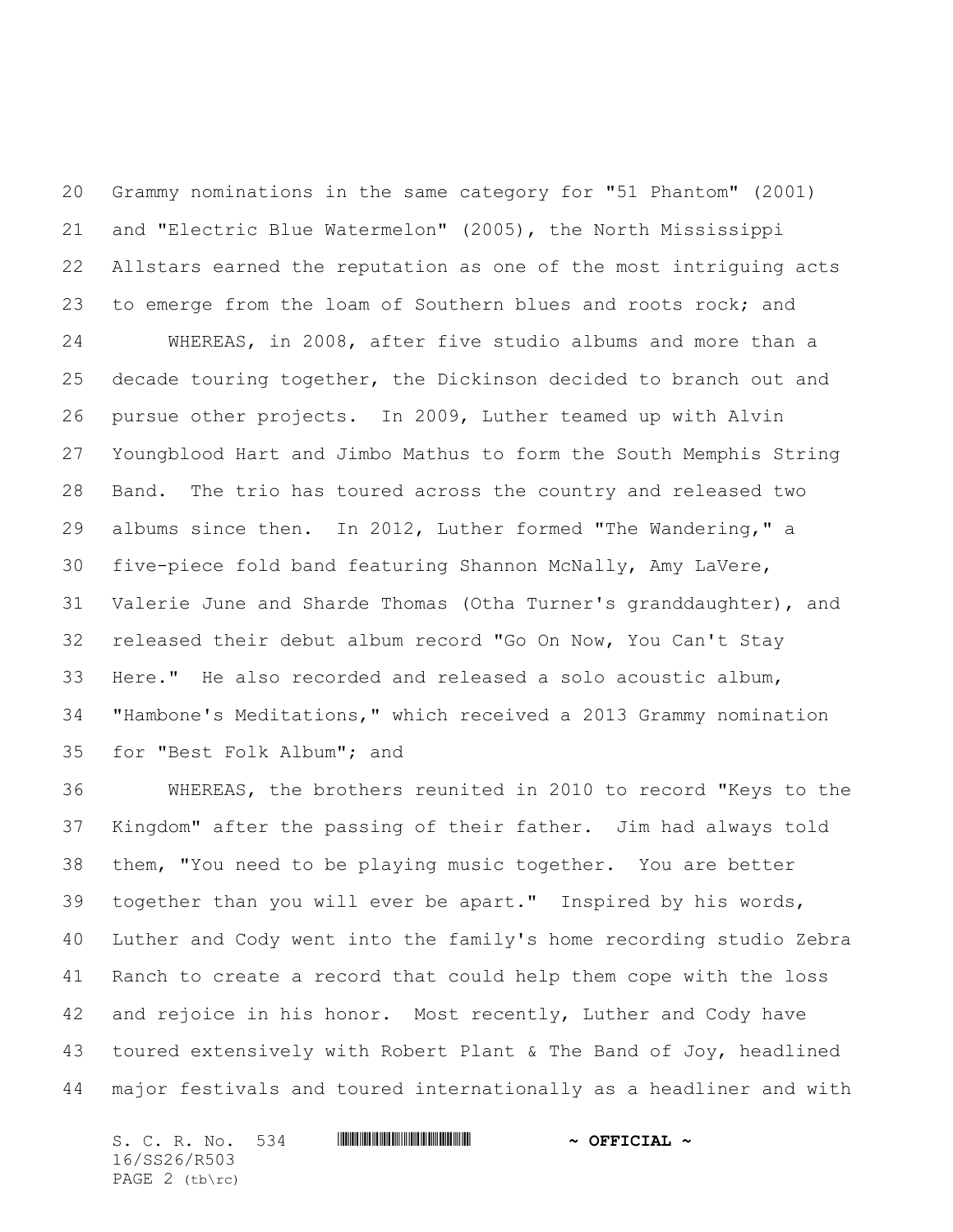Ian Siegal as part of "The Mississippi Mudbloods." They also released two live bootleg records, 2011's "Live in the Hills" and 2012's "Live in the Hills Volume II," both recorded at the Annual North Mississippi Hill Country Picnic in Potts Camp, Mississippi; and

 WHEREAS, the North Mississippi Allstars are at times joined by Lightnin' Malcolm, Alvin Youngblood Hart, the legendary Chris Chew, and a host of other talented musicians. Luther and Cody continually expand the tradition of the Mississippi hill country blues that has inspired them from the beginning, but as "Rolling Stone" aptly notes, "the Allstars may be children of tradition, but they are digging deep in undiscovered country"; and

 WHEREAS, in 2013, the North Mississippi Allstars released their new career-defining record "World Boogie Is Coming." The album marked a return to the band's blues-infused rock & roll roots and pays homage to hill country legends and songwriters like R.L. Burnside and Junior Kimbrough. Produced at their own Zebra Ranch Studio in Hernando, Mississippi, and featuring special guest appearances by Robert Plant, Duwayne and Garry Burnside, Alvin Youngblood Hart, Sharde Thomas, Chris Chew, Steve Selvidge, Lightnin' Malcolm and others. "World Boogie Is Coming" is the record that perfectly ties it all together, fusing all the elements that have made the Allstars special while pushing the band's sound further into the future than ever before; and

S. C. R. No. 534 \*SS26/R503\* **~ OFFICIAL ~** 16/SS26/R503 PAGE 3 (tb\rc)